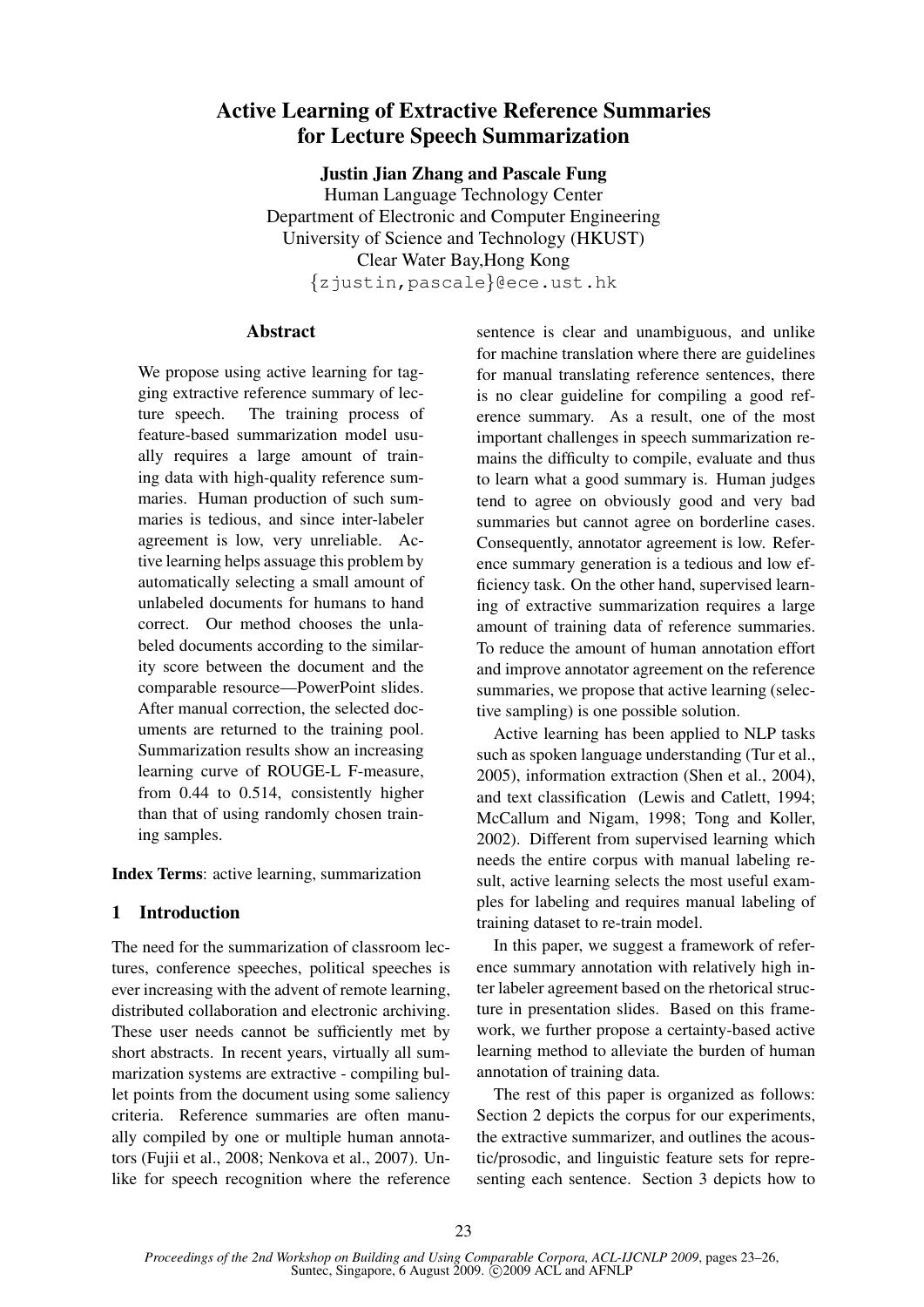compile reference summaries with high inter labeler agreement by using the RDTW algorithm and our active learning algorithm for tagging extractive reference summary. We describe our experiments and evaluate the results in Section 4. Our conclusion follows in Section 5.

# 2 Experimental Setup

## 2.1 The Corpus

Our lecture speech corpus (Zhang et al., 2008) contains 111 presentations recorded from the NCMMSC2005 and NCMMSC2007 conferences for evaluating our approach. The manual transcriptions and the comparable corpus— PowerPoint slides are also collected. Each presentation lasts for 15 minutes on average. We select 71 of the 111 presentations with well organized PowerPoint slides that always have clear sketches and evidently aligned with the transcriptions. We use about 90% of the lecture corpus from the 65 presentations as original unlabeled data  $U$  and the remaining 6 presentations as held-out test set. We randomly select 5 presentations from U as our seed presentations. Reference summaries of the seed presentations and the presentations of test set are generated from the PowerPoint slides and presentation transcriptions using RDTW followed by manual correction, as described in Section 3.

#### 2.2 SVM Classifier and the Feature Set

While (Ribeiro and de Matos, 2007) has shown that MMR (maximum marginal relevance) approach is superior to feature-based classification for summarizing Portuguese broadcast news data, another work on Japanese lecture speech drew the opposite conclusion (Fujii et al., 2008) that feature-based classification method is better. Therefore we continue to use the featurebased method in our work. We consider the extractive summarization as a binary classification problem, we predict whether each sentence of the lecture transcription should be in a summary or not. We use Radial Basis Function (RBF) kernel for constructing SVM classifier, which is provided by LIBSVM, a library for support vector machines (Chang and Lin, 2001). We represent each sentence by a feature vector which consists of acoustic features: duration of the sentence, average syllable Duration, F0 information features, energy information features; and linguistic features: length of the sentence counted by word and TFIDF

information features, as shown in (Zhang et al., 2008). We then build the SVM classifier as our summarizer based on these sentence feature vectors.

# 3 Active Learning for Tagging Reference Summary and Summarization

Similar to (Hayama et al., 2005; Kan, 2007), we have previously proposed how presentation slides are used to compile reference summaries automatically (Zhang et al., 2008). The motivations behind this procedure are:

- presentation slides are compiled by the authors themselves and therefore provide a good standard summary of their work;
- presentation slides contain the hierarchical rhetorical structure of lecture speech as the titles, subtitles, page breaks, bullet points provide an enriched set of discourse information that are otherwise not apparent in the spoken lecture transcriptions.

We propose a Relaxed Dynamic Time Warping (RDTW) procedure, which is identical to Dynamic Programming and Edit Distance, to align sentences from the slides to those in the lecture speech transcriptions, resulting in automatically extracted reference summaries.

We calculate the similarity scores matrix  $Sim = (s_{ij})$ , where  $s_{ij}$  =  $similarity(Sent_{trans}[i], Sent_{slices}[j]),$  between the sentences in the transcription and the sentences in the slides. We then obtain the distance matrix  $Dist = (d_{ij})$ , where  $d_{ij} = 1 - s_{ij}$ . We calculate the initial warp path P:  $P = (p_1^{ini}, ..., p_n^{ini}, ..., p_N^{ini})$  by DTW, where  $p_n^{ini}$ is represented by sentence  $\text{pair}(i_n^{ini}, j_n^{ini})$ : one from transcription, the other from slides. Considering that the lecturer often doesn't follow the flow of his/her slides strictly, we adopt Relaxed Dynamic Time Warping (RDTW) for finding the optimal warp path, by the following equation.

$$
\begin{cases}\ni_n^{opt} = i_n^{ini} \\
j_n^{opt} = \underset{j=j_n^{ini}-C}{\text{argmin}} d_{i_n^{opt},j}\n\end{cases} (1)
$$

We consider the transcription sentences on this path as reference summary sentences. We then obtain the optimal path  $(p_1^{opt}$  $p_1^{opt},...,p_N^{opt},...,p_N^{opt}$  $\binom{opt}{N},$ where  $p_n^{opt}$  is represented by  $(i_n^{opt}, j_n^{opt})$  and C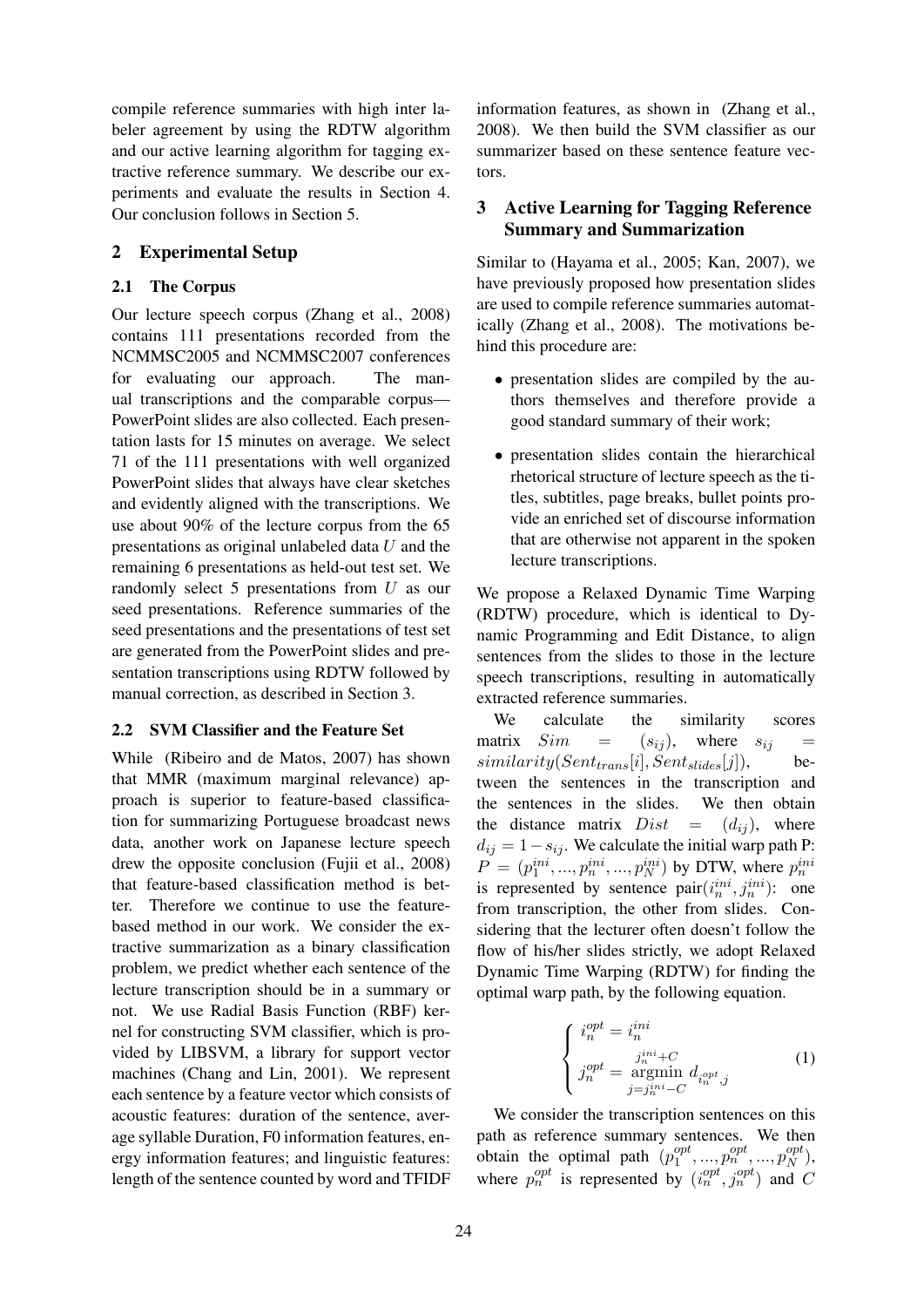is the capacity to relax the path. We then select the sentences  $i_n^{opt}$  of the transcription whose similarity scores of sentence pairs:  $(i_n^{opt}, j_n^{opt})$ , are higher than the pre-defined threshold as the reference summary sentences. The advantage of using these summaries as references is that it circumvents the disagreement between multiple human annotators.

We have compared these reference summaries to human-labeled summaries. When asked to "select the most salient sentences for a summary", we found that inter-annotator agreement ranges from 30% to 50% only. Sometimes even a single person might choose different sentences at different times (Nenkova et al., 2007). However, when instructed to follow the structure and points in the presentation slides, inter-annotator agreement increased to 80%. The agreement between automatically extracted reference summary and humans also reaches 75%. Based on this high degree of agreement, we generate reference summaries by asking a human to manually correct those extracted by the RDTW algorithm. Our reference summaries therefore make for more reliable training and test data.

For a transcribed presentation  $D$  with a sequence of recognized sentences  $\{s_1, s_2, ..., s_N\},\$ we want to find the sentences to be classified as summary sentences by using the salient sentence classification function  $c()$ . In a probabilistic framework, the extractive summarization task is equivalent to estimating  $P(c(\vec{s}_n) = 1|D)$  of each sentence  $s_n$ , where  $\vec{s}_n$  is the feature vector with acoustic and linguistic features of the sentence  $s_n$ .

We propose an active learning approach where a small set of transcriptions as seeds with reference summaries, created by the RDTW algorithm and human correction, are used to train the seed model for the summarization classifier, and then the classifier is used to label data from a unlabel pool. At each iteration, human annotators choose the unlabeled documents whose similarity scores between the extracted summary sentences and the Power-Point slides sentences are top-N highest for labeling summary sentences. Formally, this approach is described in Algorithm 1.

Given document  $D: \{s_1, s_2, ..., s_N\}$ , we calculate the similarity score between the extracted summary sentences:  $\{s'_1, s'_2, ..., s'_K\}$  and the PowerPoint slide sentences:  $\{pts_1,ppts_2, ..., ppts_L\},\$  by equation 2.

$$
Score_{sim}(D) = \frac{1}{K} \sum_{n=1}^{K} \sum_{j=1}^{L} Sim(s'_n, ppts_j) \tag{2}
$$

#### 4 Experimental Results and Evaluation

Algorithm 1 Active learning for tagging extractive reference summary and summarization

### Initialization

For an unlabeled data set:  $U_{all}$ ,  $i = 0$ 

(1) Randomly choose a small set of data  $X\{i\}$ from  $U_{all}$ ;  $U\{i\} = U_{all} - X\{i\}$ 

(2) Manually label each sentence in  $X\{i\}$  as summary or non-summary by RDTW and human correction and save these sentences and their labels in  $L\{i\}$ 

### Active Learning Process

(3)  $X\{i\} = null$ 

(4) Train the classifier  $M\{i\}$  using  $L\{i\}$ 

(5) Test  $U\{i\}$  by  $M\{i\}$ 

(6) Calculate similarity score of given document D between the extracted summary sentences and the PowerPoint slides sentences by equation 2

(7) Select the documents with top-five highest similarity scores from  $U\{i\}$ 

(8) Save selected samples into  $X\{i\}$ 

(9) Manually correct each sentence label in  $X\{i\}$  as summary or non-summary

**(10)** 
$$
L\{i+1\} = L\{i\} + X\{i\}
$$

(11)  $U\{i+1\} = U\{i\} - X\{i\}$ 

(12) Evaluate  $M\{i\}$  on the testing set E

(13)  $i = i + 1$ , and repeat from (3) until  $U\{i\}$  is empty or  $M\{i\}$  obtains satisfying performance (14)  $M\{i\}$  is produced and the process ends

We start our experiments by randomly choosing six documents for manual labeling. We gradually increase the training data pool by choosing five more documents each time for manual correction. We carry out two sets of experiments for comparing our algorithm and random selection. We evaluate the summarizer by ROUGE-L (summary-level Longest Common Subsequence) F-measure (Lin, 2004).

The performance of our algorithm is illustrated by the increasing ROUGE-L F-measure curve in Figure 1. It is shown to be consistently higher than